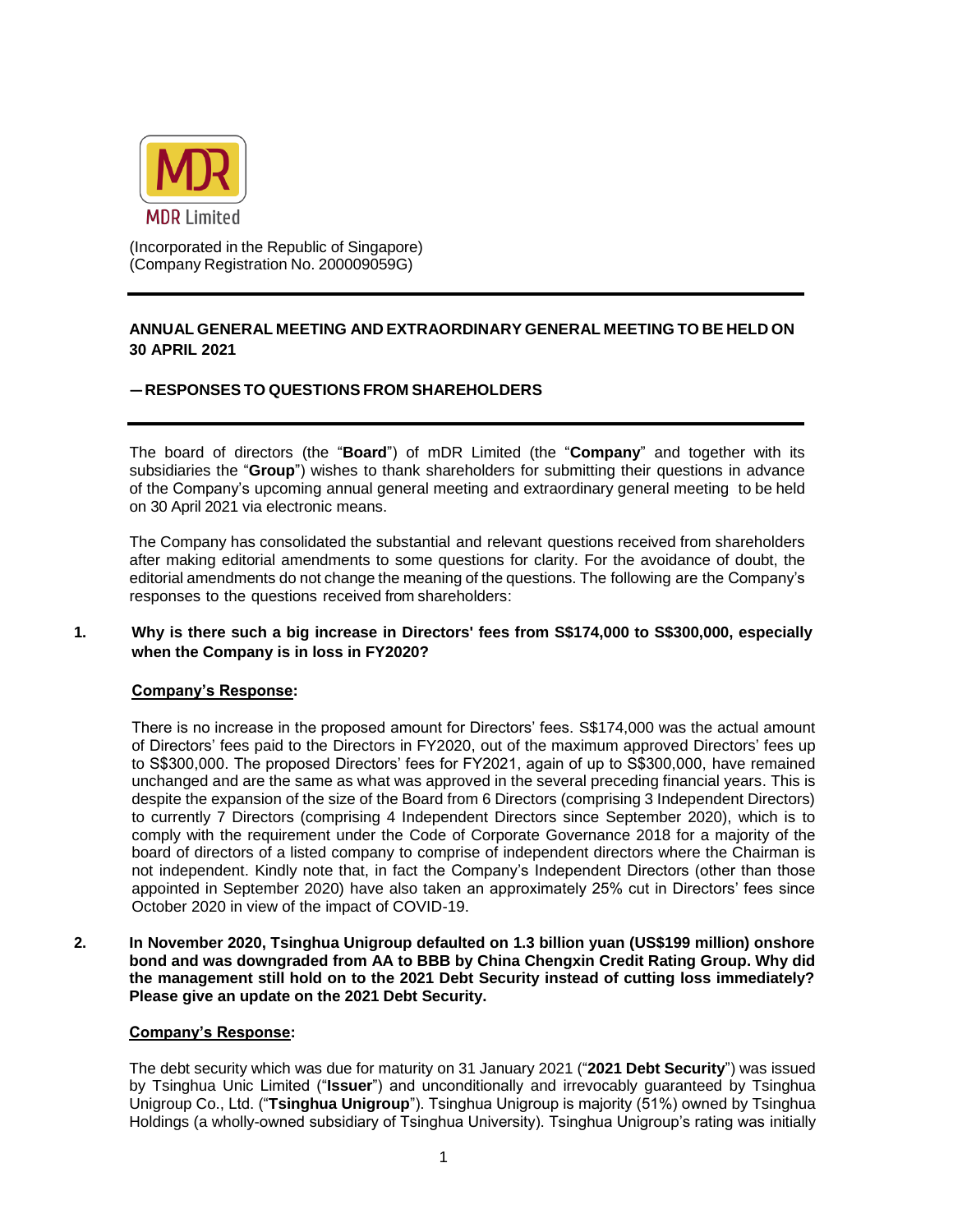downgraded to AA from AAA, followed by AA to BBB in November 2020 by China Chengxin International Credit Rating Co. Capital market pricing is usually considered efficient and the price of the 2021 Debt Security had already adjusted with the ratings downgrade, so Management had to decide if the price decline was fair at the material time. The Company decided to continue to hold the 2021 Debt Security as Management's general expectation was that the default on an "offshore" bond by a well-established state-linked tech conglomerate such as Tsinghua was unlikely.

Risk in debt instruments is a factor of financial stability and duration. In November 2020, given that the Issuer was still rated investment grade (with BBB rating) and the bond maturity was only 2 months away, Management was still reasonably confident of a successful redemption, especially given the emphasis on the strategic and national importance of technology, outlined in October 2020 for the CCP's 14th Five-Year Plan. In addition, the trade war with the US and sanctions on certain Chinese companies had made it more imperative for China to be technologically self-reliant. To also give context on investment grade bond rating, please note that some BBB rated bond issuers include BP, Citigroup, FedEx, HP, Morgan Stanley and Prudential. The investment team had also consulted with a third party financial advisor and their credit analysts and received similar level of confidence in the Issuer.

The Company has been engaging with the Issuer of the 2021 Debt Security. We understand that the Issuer is looking into various ways to solve their current liquidity issue.

## **3. The Company has not performed well in its investments. What is the Board doing about this? In the event of non-performance, would the Board consider, either changing the investment manager or to liquidate all investments and return the proceeds to shareholders?**

## **Company's Response:**

As mentioned in the Chairman's Statement in Annual Report 2020, while Management is dissatisfied by FY2020's performance, we remain committed to achieve better performance and dividend payment in the future. The net loss of the Group in FY2020 was primarily due to the impairment of financial assets and loss allowance for trade receivables in relation to the coupon payment of Tsinghua's 2021 Debt Security, which was unexpected in view of Tsinghua group's credit rating, Tsinghua being a state-linked tech conglomerate, and the strategic nature of Tsinghua's chip business, especially when the semi-conductor industry was one of the best-performing and growth industry across sectors and regions in 2020.

The Board reviews Group's investments' performance, investment strategy and execution periodically. The Group's equity portfolio outperformed the STI in 2020. Share buy-backs by the Company have also been, *inter alia*, progressively improving the return on equity, thereby increasing shareholder value. Currently, the Board does not have any plans of liquidating investments and/or returning proceeds to shareholders. Management is focused more on the long-term return and is therefore not disconcerted by short-term market volatility. Given that the core members of the investment team together hold approximately 51.84% of Company's shareholdings and there is a clear alignment of interest, Management is optimistically confident of the long-term performance of the Group's investments. Management will continue to work towards its efforts to accelerate growth, achieve better results and create value for all shareholders.

### **4. What strategic plans and goals does the Board have for the Company for the next 3 and 5 years?**

### **Company's Response:**

The Group has continued with its evolutionary and strategic transformative plans and goals, since obtaining shareholders' approval in April 2018 for the diversification of its businesses to include the Investment Business and Property Business.